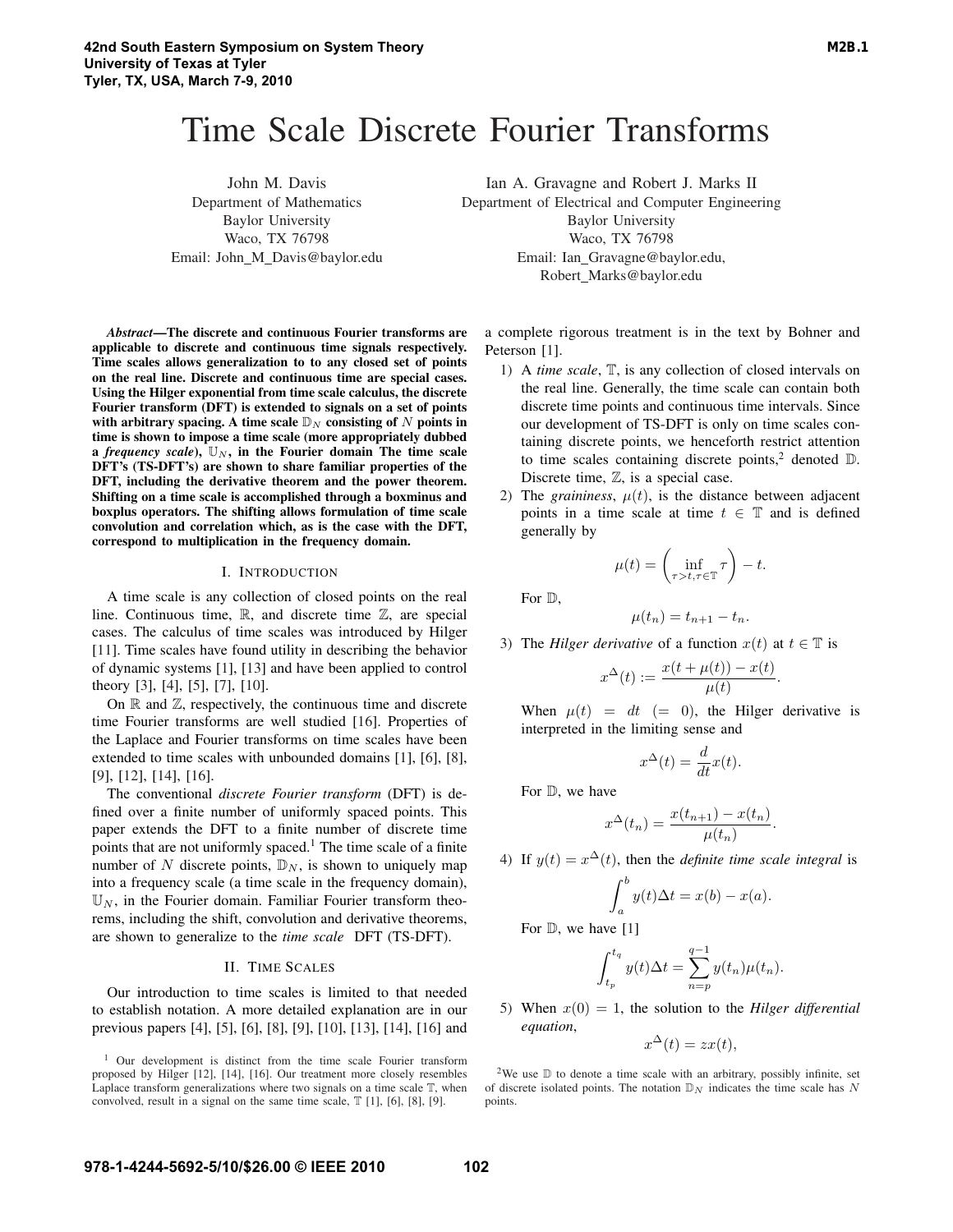is  $x(t) = e_z(t)$  where the *generalized exponential* is

$$
e_z(t) := \exp\left(\int_{\tau=0}^t \frac{\ln\left(1 + z\mu(\tau)\right)}{\mu(\tau)} \Delta \tau\right).
$$

For  $\mathbb D$  and  $n > 0$ ,

$$
e_z(t_n) = \prod_{m=0}^{n-1} (1 + z\mu(t_m)).
$$
 (1)

Since  $\mu(t_m)$  is real,

$$
e_z^*(t_n) = e_{z^*}(t_n)
$$
 (2)

The properties of the generalized exponential parallel those of  $z^n$  for the z-transform and  $e^{j\omega t}$  for the Fourier transform are responsible for the utility of the TS-DFT.

## III. TIME SCALE EXPONENTIAL BASIS SETS

Consider a time scale,  $\mathbb{D}_N$ , of  $N+1$  real temporal points,  ${t_n | 0 \le n \le N}$  with  $t_0 = 0 \le t_n < t_{n+1} \le t_N$ . (The point  $t_N$  is required to determine the graininess of the point  $t_{N-1}$ .) Let  $x(t_n)$  and  $h(t_n)$  be images on  $\mathbb{D}_N$ . Define the inner product

$$
\langle x(t_n)|h(t_n)\rangle = \sum_{n=0}^{N-1} x(t_n)h^*(t_n)w(t_n)
$$
 (3)

where  $w(t_n) > 0$  is a weighting function and the asterisk denotes complex conjugation. Generally,  $w(t_n)$  is arbitrary but, to make the integration constant with time scale integration, we will henceforth use the graininess as the weight, *i.e.*  $w(t_n) = \mu(t_n)$  The corresponding norm is

$$
||x(t)|| = \sqrt{\langle x(t_n)|x(t_n)\rangle}.
$$

Two time scale exponentials are orthogonal if

$$
\langle e_z(t_n)|e_{\varsigma}(t_n)\rangle = 0 \text{ for } z \neq \varsigma. \tag{4}
$$

If we set  $\varsigma = 0$ , then applying (1) and (3) to (4) gives

$$
\langle e_z(t_n)|e_{\varsigma}(t_n)\rangle|_{\varsigma=0} = \langle e_z(t_n)|1\rangle
$$
  
=  $\sum_{n=0}^{N-1} e_z(t_n)\mu(t_n)$   
=  $\mu(t_0) + \sum_{n=1}^{N-1} \mu(t_n) \prod_{m=0}^{n-1} (1 + z\mu(t_m))$   
= 0 for  $z \neq \varsigma = 0$ . (5)

The solution of the  $N - 1$ st order polynomial can be used to generate orthogonal time scale exponentials. Motivated by (5), we dub the roots of the polynomial

$$
\mu(t_0) + \sum_{n=1}^{N-1} \mu(t_n) \prod_{m=0}^{n-1} (1 + z\mu(t_m)) = 0 \tag{6}
$$

the *frequency roots* of the time scales,  $\mathbb{D}_N$ .

#### *A. Example Frequency Roots*

Here are some examples of frequency roots from the polynomial in (6).

*1) On a Time Scale of Uniformly Spaced Points:* The time scale of uniformly spaced points is the time scale conventionally associated with the DFT. Then  $\mu(t_n)=1$  and (5) becomes

$$
\langle e_z(t_n)|1\rangle = 1 + \sum_{n=1}^{N-1} \prod_{m=0}^{n-1} (1+z)
$$

$$
= \sum_{n=0}^{N-1} (1+z)^n = 0.
$$

This is a geometric series with solution

$$
\langle e_z(t_n^{\sigma})|1\rangle = \frac{(1+z)^N - 1}{z} = 0.
$$
 (7)

Note that the zeroth order term in the numerator is zero, so since  $z \neq \varsigma = 0$ , (7) is an  $(N - 1)$ st polynomial with  $N - 1$ frequency roots. For  $z \neq \varsigma = 0$  (required by (4)) and  $z \neq -1$ (the regressivity condition for  $\mathbb{Z}$  [1]), this equation is satisfied when  $(1+z)^N = \exp(-i2\pi k)$  where k is an arbitrary integer. Thus the  $N - 1$  polynomial frequency roots are

$$
z_k = -1 + e^{-j2\pi k/N}; \ 0 < k < N. \tag{8}
$$

As shown in Figure 1, these are points equally spaced on a unit circle centered at  $z = -1$ .

Other time scales do not lend themselves to the ease of analysis afforded by the time scale of uniformly spaced points.

*2)On a log time scale* we have  $\mathbb{D}_N = \{t_n = \log_2(n)\}.$ Example frequency roots of this time scale are shown in Figure 1.

*3)The Harmonic Time Scale* is defined as

$$
t_n = \begin{cases} 0 & ; n = 0\\ \sum_{k=1}^n \frac{1}{k} & ; n > 0. \end{cases}
$$

The frequency roots are shown in Figure 1 for  $N = 16$ .

*4)The Geometric Time Scale* for a parameter  $q > 0$ , is defined  $as<sup>3</sup>$ 

$$
t_n = \begin{cases} 0 & ; & n = 0 \\ q^n & ; & n > 0. \end{cases}
$$

The frequency roots are shown in Figure 2 for  $N = 16$ .

For  $q < 1$ , the values of the time scale are the same as in (9) except they are arranged in ascending order.

*5)The Poisson Time Scale* chooses points in a Poisson process [16] with parameter  $\lambda$ . The origin,  $t_0 = 0$ , is then included. Example frequency roots are shown in Figure 3.

#### *B. Basis Examples*

Here are some examples of time scale exponential basis sets for some example time scales. For the exponential basis plots in Figure 4,  $N = 8$ . Points are linearly connected. The location of points on the time scale are marked along the time axis with dots.

*1) On a Time Scale with Uniformly Spaced Points* the TS-DFT becomes the conventional DFT [16]. For the uniformly

<sup>3</sup>This differs from the *quantum time scale* [2] which includes the origin and points  $q^n$  for  $n \in \mathbb{Z}$ .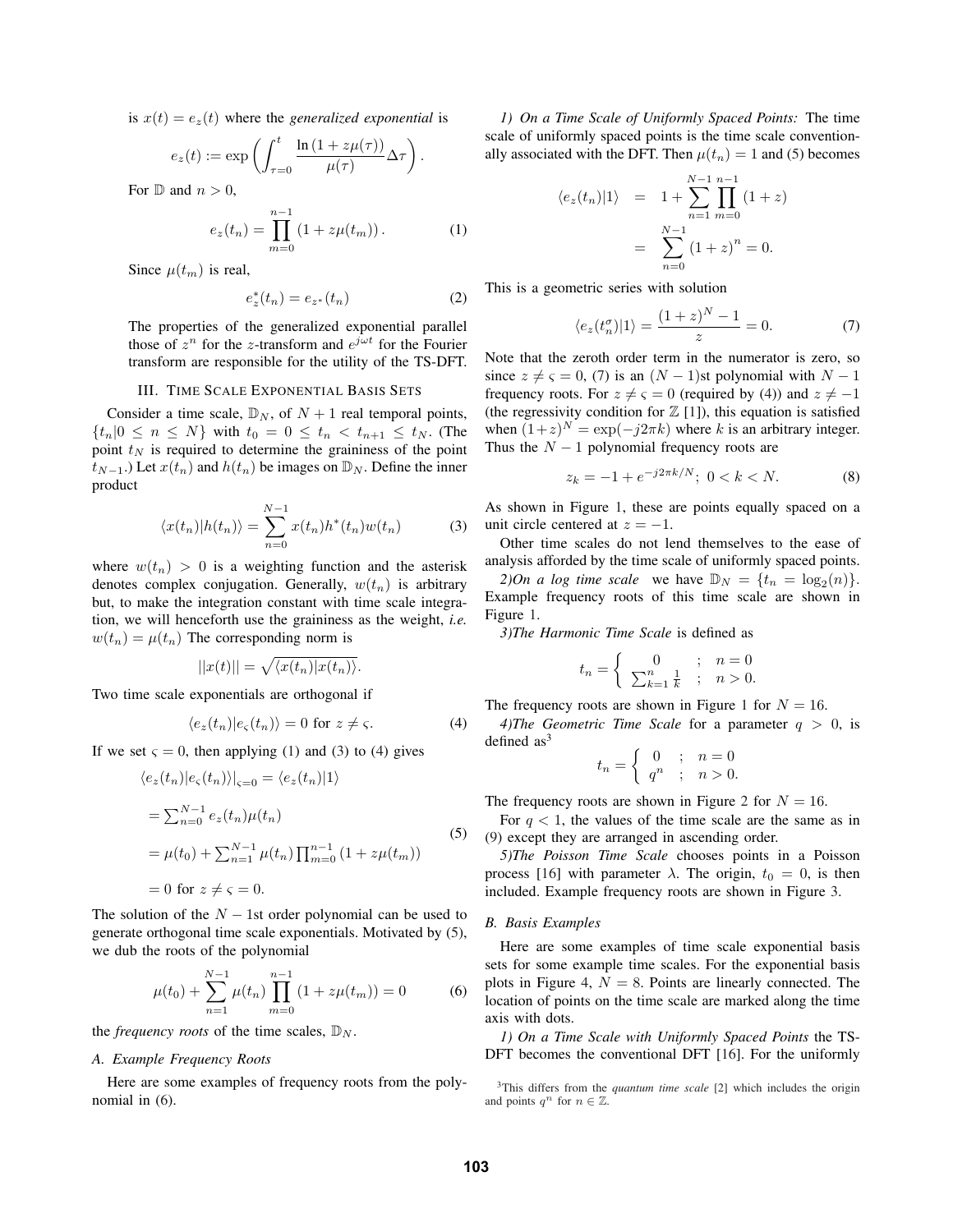

Fig. 1. Frequency roots of some time scales. In each plot, the horizontal and vertical scales are the same. LEFT: The frequency roots of the time scales with equally spaced points lie on a shifted circle in the z plane, dubbed the *Hilger circle* [1]. MIDDLE: The frequency roots of the log time scale, plotted on the complex z plane, discussed in Section III-A1 for  $N = 16$ . RIGHT: The frequency roots of the harmonic scale, plotted on the complex z plane, as discussed in Section III-A1 for  $N = 16$ .



Fig. 3. The frequency roots of 15 realizations of a Poisson time scale with parameter  $\lambda = 1$  point per interval. The shape of the root locations varies considerably. Note that scales can differ from plot to plot.

spaced points described in (III-A1), the orthonormalized exponential basis functions are

$$
e_{z_k}(t_n) = e^{j2\pi nk/N}; \text{ for } 0 \le n, k < N. \tag{9}
$$

*Proof:* Since  $\mu(t_n)=1$ , we have from (1)

$$
e_{z_k}(t_n) = \prod_{m=0}^{n-1} (1+z) = (1+z)^n.
$$

Substituting (8) gives (9). These are the familiar normalized basis functions for the *discrete Fourier transform* (DFT) and are shown in Figure 4.

*1) Other Basis Sets:* The orthonormalized basis functions for the log time scale, the harmonic time scale, and the geometric time scale for  $q = 1.2$  are shown in Figure 4.

#### *C. Orthogonal Expansions and Inversion*

When the orthogonal basis  $\{e_{z_k}(t_n)|0 \leq n, k < N\}$  is complete, we can expand any function,  $x(t_n)$ , on the time scale as

$$
x(t_n) = \sum_{\ell=0}^{N-1} c_{\ell} e_{z_{\ell}}(t_n)
$$

where  $c_n$  are the series expansion coefficients. Let

$$
X(z_k) := \sum_{n=0}^{N-1} x(t_n) e_{z_k}^*(t_n) \mu(t_n)
$$
  
\n
$$
= \sum_{n=0}^{N-1} \left[ \sum_{\ell=0}^{N-1} c_{\ell} e_{z_{\ell}}(t_n) \right] e_{z_k}^*(t_n) \mu(t_n)
$$
  
\n
$$
= \sum_{\ell=0}^{N-1} c_{\ell} \left[ \sum_{n=0}^{N-1} e_{z_{\ell}}(t_n) e_{z_k}^*(t_n) \mu(t_n) \right]
$$
  
\n
$$
= \sum_{\ell=0}^{N-1} c_{\ell} \left[ ||e_{z_k}||^2 \delta[\ell - k] \right]
$$
  
\n
$$
= c_k ||e_{z_k}||^2.
$$

Thus

where

$$
c_k = \frac{X(z_k)}{\|e_{z_k}\|^2}
$$

$$
||e_{z_k}||^2 := \sum_{n=0}^{N-1} |e_{z_k}(t_n)|^2 \mu(t_n).
$$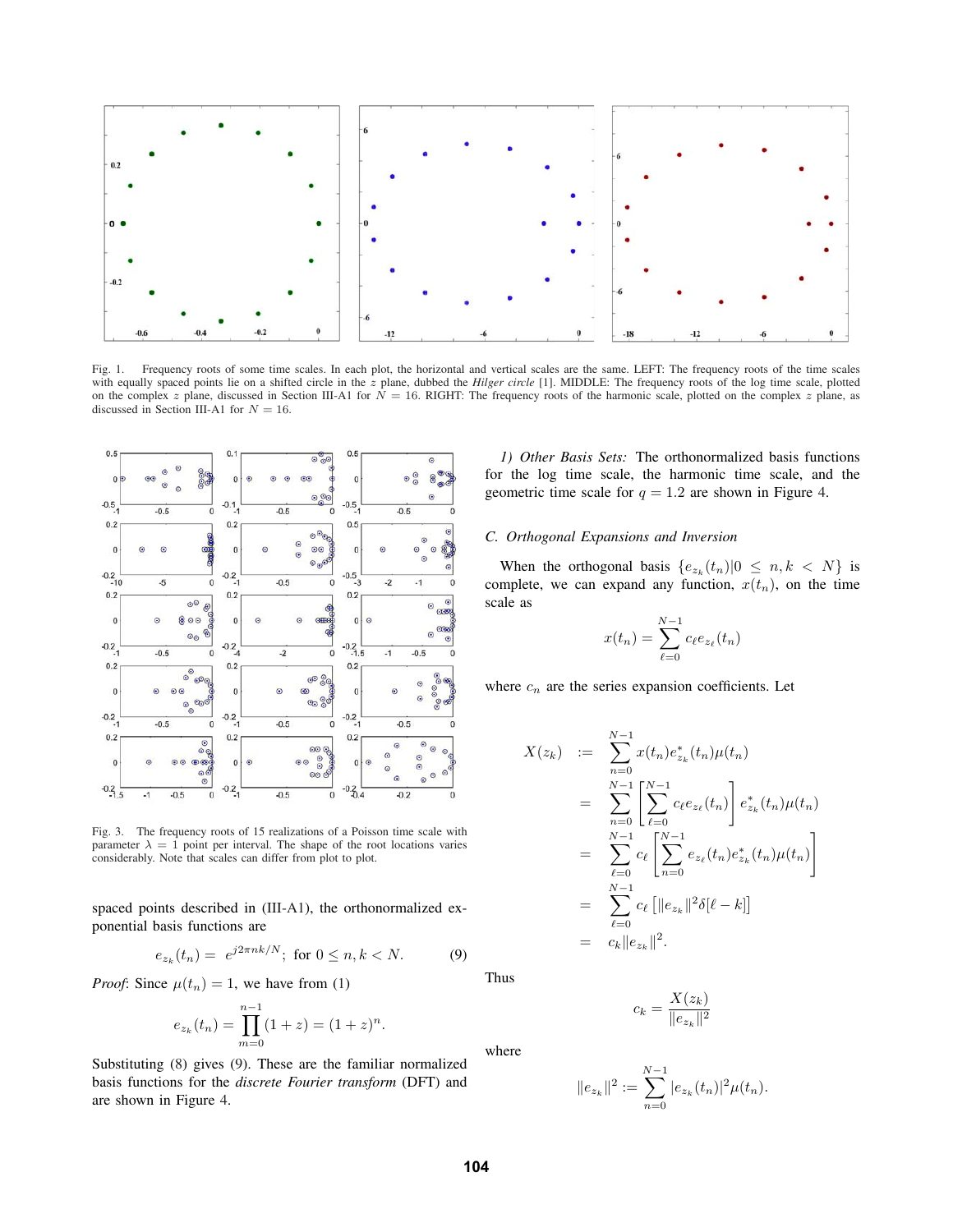

Fig. 2. TOP: The frequency roots of the geometric time scale in (9), plotted on the complex z plane, as discussed in Section III-A1 for  $N = 16$ . The values of q are 1.20 ⊙, 1.25 ⊗, 1.30 ⊕, and 1.35 ◇. BOTTOM: The frequency roots of the geometric time scale, plotted on the complex z plane, as discussed in Section III-A1 for  $N = 16$ . The values of q are 0.85 ⊙, 0.875 ⊗, 0.90 ⊕, and 0.99 ◇.

We find the following notation useful.<sup>4</sup>

$$
\partial t_n:=\mu(t_n)
$$

and

$$
\partial z_k := \frac{1}{\|e_{z_k}\|^2}.\tag{10}
$$

Note that if  $t_n$  has units of time, then  $\partial t_n$  has units of time and  $\partial z_k$  has units of reciprocal time.

From this analysis, we define the *time scale DFT* (TS-DFT) and its inverse.

$$
\boxed{\blacktriangleright TS-DFT \blacktriangleleft}
$$
\n
$$
x(t_n) \leftrightarrow X(z_k) = \sum_{n=0}^{N-1} x(t_n) e_{z_k}^*(t_n) \partial t_n.
$$
\n(11)

$$
\boxed{\blacktriangleright \text{ Inverse TS-DFT } \blacktriangleleft}
$$
\n
$$
x(t_n) = \sum_{k=0}^{N-1} X(z_k) \, e_{z_k}(t_n) \partial z_k \leftrightarrow X(z_k). \tag{12}
$$

<sup>4</sup>An alternate possibly more representative notation might be  $\mu_{\mathbb{D}}(t_n)$  in lieu of  $\partial t_n$  and  $\mu_{\mathbb{U}}(z_k)$  instead of  $\partial z_k$ . We have opted for the shorter more compact notation.

Thus  $x(t_n)$  is a finite duration signal on a time scale  $\mathbb{D}_N$  with graininess  $\partial t_n = \mu(t_n)$ . This imposes a frequency scale,  $\mathbb{U}_N$ , with values  $X(z_k)$  and graininess  $\partial z_k$  given by (10). Thus

$$
u_k = \begin{cases} 0 & ; \quad k = 0\\ \sum_{\ell=1}^k \partial z_\ell = z_{k-1} + \partial z_k & ; \quad 1 \le k \le N. \end{cases} \tag{13}
$$

define the point locations on the time scale  $\mathbb{U}_N$ . The image  $X(z_k)$  is assigned to the point<sup>5</sup>  $u_k$ .

▶ *Conjugate Symmetry.* When  $x(t_n)$  is real,  $X^*(z_k) = X(z_k^*)$ . *Proof*: The proof results immediately upon applying (2) to the TS-DFT definition in (11).

## *D. TS-DFT Transform Theorems*

Here are some theorems that parallel the conventional DFT [16].

 $\blacktriangleright$  *Area Theorem.* Since  $t_0 = 0$ ,

$$
X(z_0) = \sum_{n=0}^{N-1} x(t_n) \partial t_n
$$

<sup>&</sup>lt;sup>5</sup> An alternate notation might be  $X(u_k)$  in lieu of  $X(z_k)$ . We choose to continue with the notation  $\tilde{X}(z_k)$ .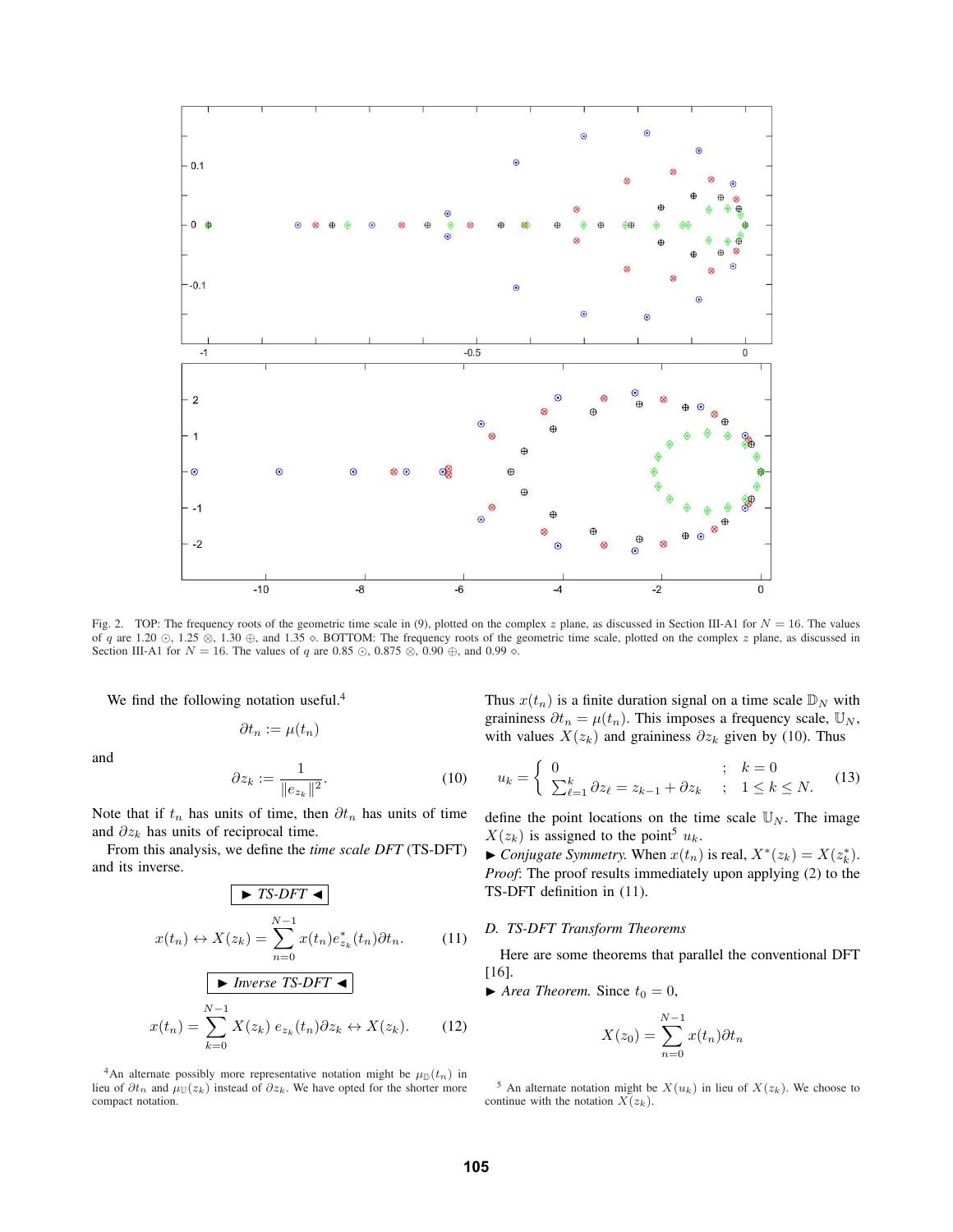

Fig. 4. The real (top) and imaginary (bottom) components of the orthonormalized basis functions for the linear time scale using  $N = 8$ . The LINEAR plots are the familiar sins and cosines of the DFT kernel. The GEOMETRIC time scale is for  $q = 1.2$ 

*Proof*: Since  $z_0 = 0$  and  $e_z(0) = 1$ , this follows immediately its inverse in (12). from the TS-DFT definition in (11). Likewise,

$$
x(t_0) = \sum_{k=0}^{N-1} X(z_k) \partial z_k.
$$

▶ *Conjugate Symmetry.* When  $x(t_n)$  is real,  $X^*(z_k) = X(z_k^*)$ . *Proof*: The proof results immediately upon applying (2) to the TS-DFT definition in (11).

▶ *Power Theorem.*

$$
\sum_{n=0}^{N-1} x(t_n) h^*(t_n) \partial t_n = \sum_{k=0}^{N-1} X(z_k) H^*(z_k) \partial z_k.
$$
 (14)

*Proof*: Follows from the definition of the TS-DFT in (11) and

$$
\sum_{k=0}^{N-1} X(z_k) H^*(z_k) \partial z_k
$$
  
= 
$$
\sum_{k=0}^{N-1} X(z_k) \left[ \sum_{n=0}^{N-1} h(t_n) e_{z_k}^*(t_n) \partial t_n \right]^* \partial z_k
$$
  
= 
$$
\sum_{n=0}^{N-1} \left[ \sum_{k=0}^{N-1} X(z_k) e_{z_k}(t_n) \partial z_k \right] h^*(t_n) \partial t_n
$$
  
= 
$$
\sum_{n=0}^{N-1} x(t_n) h^*(t_n) \partial t_n
$$

▶ *Parseval's Theorem* is a special case of the power theorem when  $x = h$ .

$$
\sum_{n=0}^{N-1} ||x(t_n)||^2 \partial t_n = \sum_{k=0}^{N-1} ||X(z_k)||^2 \partial z_k.
$$

▶ *Derivative theorem.*

$$
x^{\Delta}(t_n) \leftrightarrow z_k X(z_k), \tag{15}
$$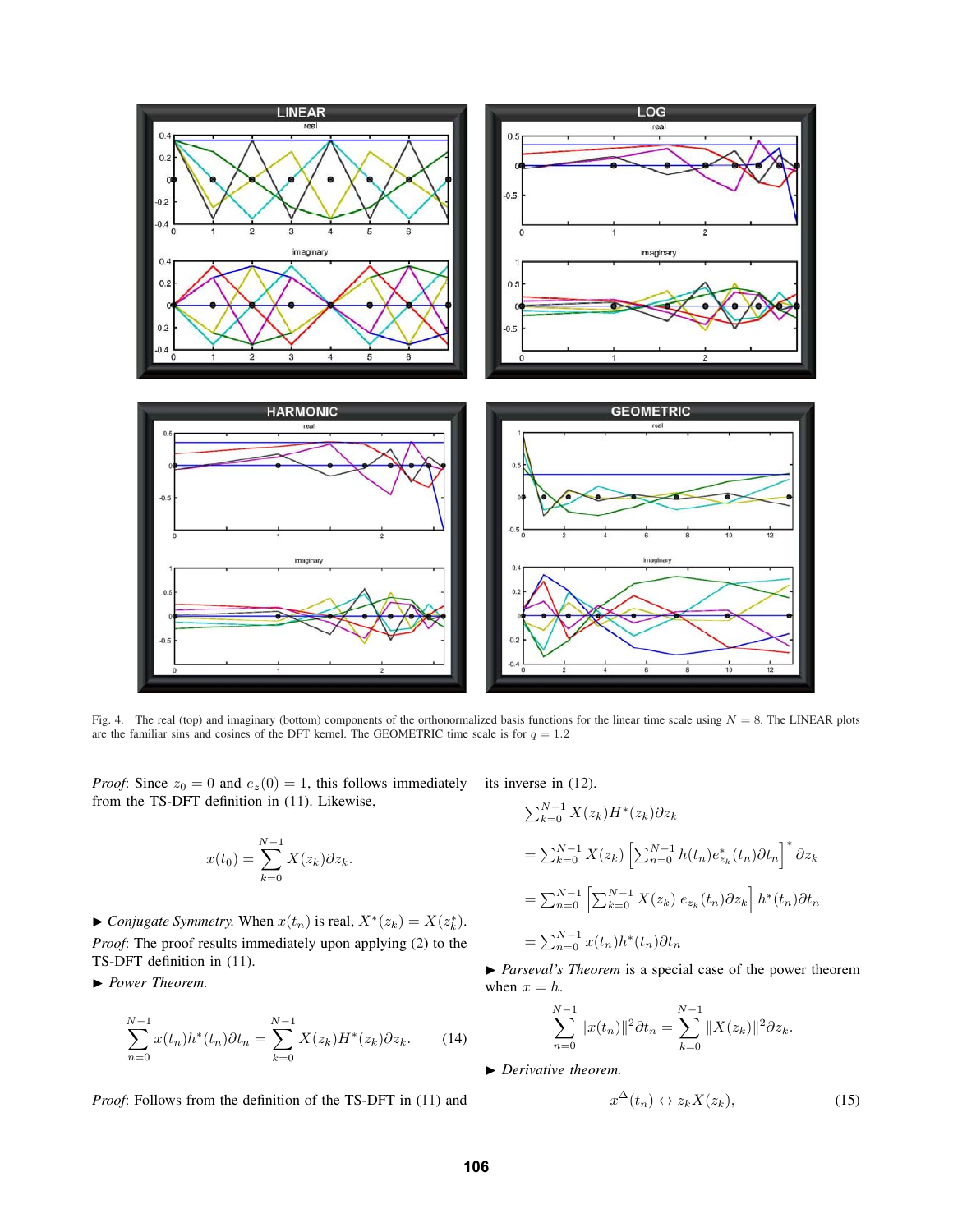

Fig. 5. A graphical illustration of the TS-DFT. On the upper left is a signal,  $x(t_n)$ , on a time scale  $\mathbb{D}_N$  where, here,  $N = 8$ . The time scale  $\mathbb{D}_N$  dictates the frequency roots,  $z_k$ , as illustrated in Figures 1, 2 and 3 and the exponential basis sets illustrated in Figure 4. The basis set applied to the signal  $x(t_n)$ gives the values of the TS-DFT, namely  $X(z_k)$ , as illustrated in the bottom figure. The norms of the basis set components determines the  $\partial z_k$ 's in (10) which, in turn, determines the frequency scale,  $\mathbb{U}_N$ , in (13). This is shown in the upper right.

*Proof*: From (12),

$$
x^{\Delta}(t_n) = \sum_{k=0}^{N-1} X(z_k) e_{z_k}^{\Delta}(t_n) \partial z_k
$$
  
= 
$$
\sum_{k=0}^{N-1} [z_k X(z_k)] e_{z_k}(t_n) \partial z_k,
$$

from which (15) follows.

## IV. SHIFTS ON A TIME SCALE

▶ The *boxminus shift operator*, ⊟, on an arbitrary function,  $h(t_n)$  on  $\mathbb{D}_N$ , is defined by its TS-DFT.

$$
h(t_n \boxminus t_m) \leftrightarrow H(z_k) e^*_{z_k}(t_m). \tag{16}
$$

▶ *The Hilger delta* [6] is defined as

$$
\delta(t_n) := \frac{\delta[n]}{\partial t_0}
$$

where  $\delta[n]$  is the *Kronecker delta*<sup>6</sup> and we have used  $t_0 = 0$ . ▶ The *TS-DFT of the Hilger delta* is

$$
\delta(t_n) \leftrightarrow 1. \tag{17}
$$

*Proof*: The proof follows directly from the TS-DFT in (11). ▶ *The shifted Hilger delta* and its TS-DFT is

$$
\delta(t_n \boxminus t_m) = \frac{\delta[n-m]}{\partial t_m} \leftrightarrow e^*_{z_k}(t_m). \tag{18}
$$

*Proof*: Follows from application of (16) to (17).

 $^{6}\delta[n]=1$  for  $n=0$  and is otherwise zero.

| <b>TS-DFT</b>                         | $x(t_n)$ on $\mathbb{D}_N$                          | $\leftrightarrow$ | $X(z_k)$ on $\mathbb{U}_N$                                                   |
|---------------------------------------|-----------------------------------------------------|-------------------|------------------------------------------------------------------------------|
| transform                             | $X(z_k)$                                            | $=$               | $\sum x(t_n) e_{z_k}^*(t_n) \partial t_n$                                    |
| inverse                               | $x(t_n)$                                            | $=$               | $\sum X(z_k) e_{z_k}(t_n) \partial z_k$                                      |
| area<br>theorem                       | $\sum x(t_n)\partial t_n$                           | $=$               | $X(z_0)$                                                                     |
| symmetry<br>$(x \text{ real})$        | $X^*(z_k)$                                          | $=$               | $X(z_k^*)$                                                                   |
| power<br>theorem                      | $\sum x(t_n)h^*(t_n)\partial t_n$                   | $=$               | $\sum X(z_k)H^*(z_k)\partial z_k$                                            |
| Parseval's<br>theorem                 |                                                     |                   | $\sum   x(t_n)  ^2 \partial t_n = \sum   X(z_k)  ^2 \partial z_k$            |
| box minus<br>shift theorem            |                                                     |                   | $h(t_n \boxminus t_m) \quad \leftrightarrow \quad H(z_k) e_{z_k}^*(t_m)$     |
| inverted $\Box$<br>shift theorem      |                                                     |                   | $x^*(t_m \boxminus t_n) \quad \leftrightarrow \quad X^*(z_k) e^*_{z_k}(t_m)$ |
| box minus<br>theorem                  | $x^*(\Xi t_n) \quad \leftrightarrow \quad X^*(z_k)$ |                   |                                                                              |
| box plus<br>shift theorem             | $h(t_n \boxplus t_m)$                               | $\leftrightarrow$ | $H(z_k) e_{z_k}(t_m)$                                                        |
| convolution <sup><math>a</math></sup> | $x(t_n) * h(t_n)$                                   | $\leftrightarrow$ | $X(z_k)H(z_k)$                                                               |
| correlation <sup>b</sup>              | $x(t_n) * h(t_n)$                                   | $\leftrightarrow$ | $X^*(z_k)H(z_k)$                                                             |
| derivative                            | $x^{\Delta}(t_n)$                                   | $\leftrightarrow$ | $z_k X(z_k)$                                                                 |
| frequency<br>response                 | $h(t_n)*e_{z_k}(t_n)$                               | $=$               | $H(z_k) e_{z_k}(t_n)$                                                        |

TABLE I

SOME TS-DFT THEOREMS. ALL SUMS ARE FROM 0 TO  $N - 1$ , *i.e* OVER *n* we have  $\sum = \sum_{n=0}^{N-1}$  and, over  $k$ ,  $\sum = \sum_{k=0}^{N-1}$ . (A) CONVOLUTION IS DEFINED IN (28) AND (B) CORRELATION IN (30).

▶ *The sifting property of Hilger delta* follows immediately as

$$
\sum_{m=0}^{N-1} x(t_m) \; \delta(t_n \boxminus t_m) \; \partial t_m = x(t_n). \tag{19}
$$

▶ *Basis Exponential TS-DFT.* The TS-DFT of a basis exponential is

$$
e_{z_{\ell}}(t_n) \leftrightarrow \delta(z_k \boxminus z_{\ell}). \tag{20}
$$

where

$$
\delta(z_k \boxminus z_\ell) = \frac{\delta[k-\ell]}{\partial z_\ell}
$$

is the Hilger delta on the time scale  $D$ . A special case is for  $t_n = t_0 = 0$ .

 $1 \leftrightarrow \delta(z_k)$ .

*Proof:* Substitute (20) into (11) and use the orthogonal property in (4).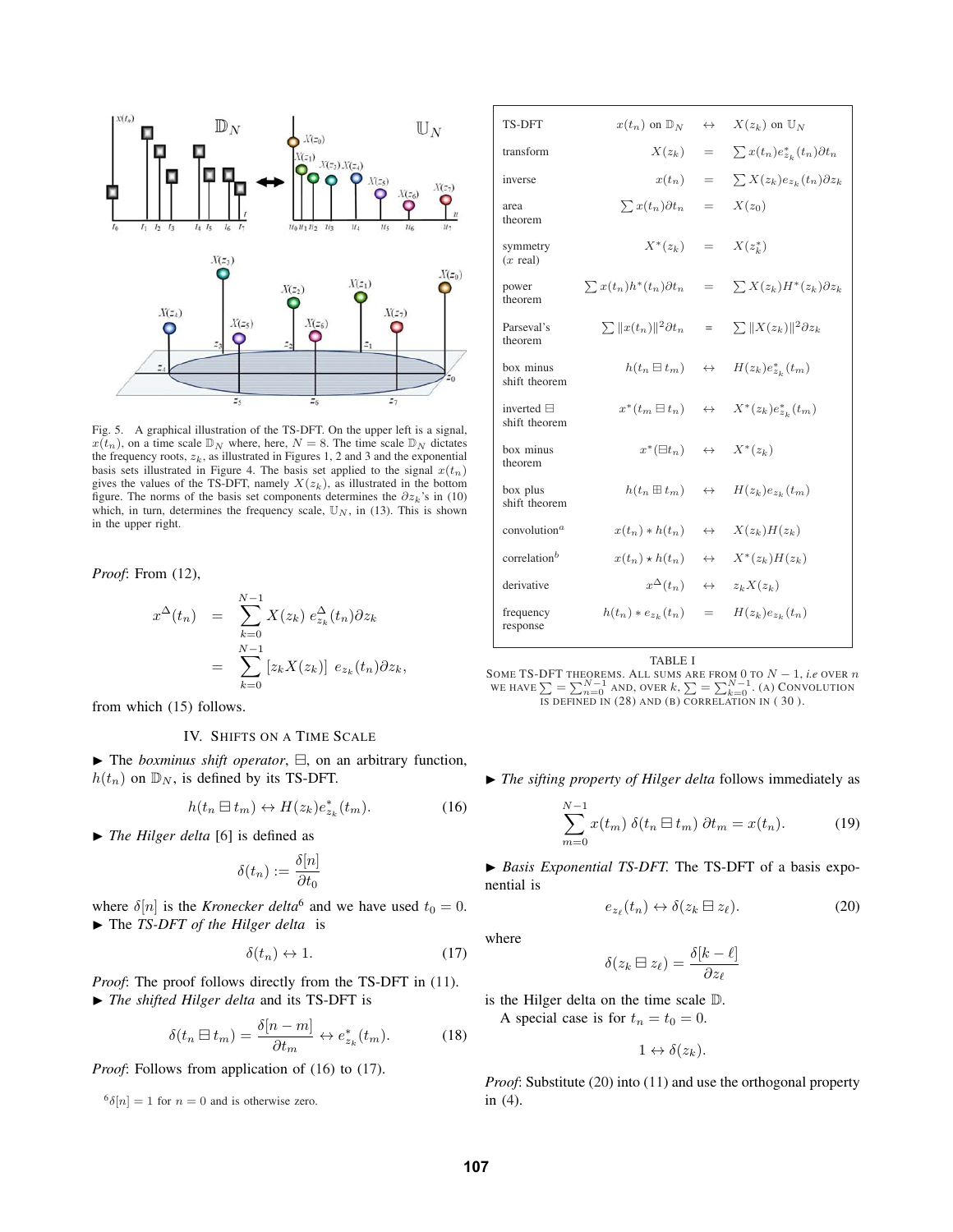| DC Values            | $e_{z_0}(t_n) =$<br>$e_{z_k}(t_0) =$                                   | 1<br>$\mathbf{1}$                                                              |
|----------------------|------------------------------------------------------------------------|--------------------------------------------------------------------------------|
| Hilger delta         | $\delta(t_n) := \delta[n]/\partial t_0 \quad \leftrightarrow$          | 1                                                                              |
| shifted Hilger delta | $\delta(t_n \boxminus t_m) \quad \leftrightarrow \quad e^*_{z_k}(t_m)$ |                                                                                |
| sifting property     | $\sum_{m=0}^{N-1} x(t_m)$                                              |                                                                                |
|                      | $\times \delta(t_n \boxminus t_m) \mu(t_m) = x(t_n)$                   |                                                                                |
| convolution identity | $x(t_n) * \delta(t_n) = x(t_n)$                                        |                                                                                |
| one                  | $\mathbf{1}$                                                           | $\leftrightarrow \delta(z_k) = \delta[k]/\partial z_\ell$                      |
| basis exponential    |                                                                        | $e_{z_{\ell}}(t_n) \quad \leftrightarrow \quad \delta(z_k \boxminus z_{\ell})$ |
| conjugate symmetry   | $e_{z_k}^*(t_n) = e_{z_k^*}(t_n)$                                      |                                                                                |
| box minus shift      |                                                                        | $e_{z_k}(t_n \boxminus t_m) = e_{z_k}(t_n) e_{z_k}^*(t_m)$                     |
|                      | $e_{z_k}(\Xi t_n) = e_{z_k}^*(t_n)$                                    |                                                                                |
|                      | $e_{z_k}(t_n \boxminus t_n) =  e_{z_k}(t_n) ^2$                        |                                                                                |
| box plus shift       |                                                                        | $e_{z_k}(t_n \boxplus t_m) = e_{z_k}(t_n) e_{z_k}(t_m)$                        |
|                      | $e_{z_k}(\boxplus t_n) = e_{z_k}(t_n)$                                 |                                                                                |
|                      | $e_{z_k}(t_n \boxplus t_n) = (e_{z_k}(t_n))^2$                         |                                                                                |

TABLE II

PROPERTIES OF EXPONENTIALS AND HILGER DELTAS.

▶ *Basis Exponential Shift.* The box minus basis exponential shift can be written as

$$
e_{z_{\ell}}(t_n \boxminus t_m) = e_{z_{\ell}}(t_n) e_{z_{\ell}}^*(t_m). \tag{21}
$$

*Proof:* Applying (16) to (20) gives

$$
e_{z_{\ell}}(t_n \boxminus t_m) \leftrightarrow e_{z_k}^*(t_m) \delta(z_k \boxminus z_{\ell})
$$
  
= 
$$
e_{z_{\ell}}^*(t_m) \delta(z_k \boxminus z_{\ell})
$$

But, from (20),

$$
e_{z_{\ell}}(t_n)e_{z_{\ell}}^*(t_m) \leftrightarrow e_{z_k}^*(t_m)\delta(z_k \boxminus z_{\ell}).
$$

Since the transforms in both cases are the same, (21) follows. Interpreting

$$
e_{z_k}(\Xi t_m) = e_{z_k}(0 \Xi t_m),
$$

it follows from the basis exponential shift identity in (21) that

$$
e_{z_k}(\Xi t_m) = e_{z_k}^*(t_m). \tag{22}
$$

▶ The TS-DFT of an inverted box minus shift is

$$
x^*(t_m \boxminus t_n) \leftrightarrow X^*(z_k) e^*_{z_k}(t_m) \tag{23}
$$

*Proof*:

$$
x(t_m \boxminus t_n) = \sum_{k=0}^{N-1} X(z_k) e_{z_k}(t_m \boxminus t_n) \partial z_k
$$
  

$$
= \sum_{k=0}^{N-1} [X(z_k) e_{z_k}(t_m)] e_{z_k}^*(t_n) \partial z_k
$$

Conjugating both sides gives (23). A special case of (23) is

$$
x^*(\Xi t_n) \leftrightarrow X^*(z_k).
$$

▶ *Boxplus Operation.* The *box plus* operation is defined as

$$
x(t_m \boxplus t_n) := x(t_m \boxminus (\boxminus t_n)).
$$

▶ *Boxplus Semigroup Property.*

$$
e_{z_k}(t_n \boxplus t_m) = e_{z_k}(t_n) e_{z_k}(t_m). \tag{24}
$$

*Proof*:

$$
e_{z_k}(t_n \boxplus t_m) = e_{z_k}(t_n \boxminus (\boxplus t_m))
$$
  
= 
$$
e_{z_k}(t_n)e_{z_k}^*(\boxplus t_m)
$$
  
= 
$$
e_{z_k}(t_n)e_{z_k}(t_m).
$$

Interpreting  $e_{z_k}(\boxplus t_m) = e_{z_k}(0 \boxplus t_m)$ , it follows that

$$
e_{z_k}(\boxplus t_m) = e_{z_k}(t_m). \tag{25}
$$

▶ *Box Plus Commutivity.* The commutative property of the box plus shift is

$$
x(t_n \boxplus t_m) = x(t_m \boxplus t_n). \tag{26}
$$

*Proof*:

$$
x(t_n \boxplus t_m) = \sum_{k=0}^{N-1} X(z_k) e_{z_k}(t_n \boxplus t_m) \partial z_k.
$$

From (24),

$$
e_{z_k}(t_n \boxplus t_m) = e_{z_k}(t_m \boxplus t_n).
$$

From which (26) immediately follows. ▶ *Box Plus TS-DFT*. The TS-DFT of a box plus shift is

$$
x(t_n \boxplus t_m) \leftrightarrow X(z_k)e_{z_k}(t_m). \tag{27}
$$

*Proof*:

$$
x(t_n \boxplus t_m) = \sum_{k=0}^{N-1} X(z_k) e_{z_k}(t_n \boxplus t_m) \partial z_k
$$
  

$$
= \sum_{k=0}^{N-1} [X(z_k) e_{z_k}(t_m)] e_{z_k}(t_n) \partial z_k
$$

from which (27) follows.

▶ *Box Plus Identity.*

$$
x(\boxplus t_n) = x(t_n).
$$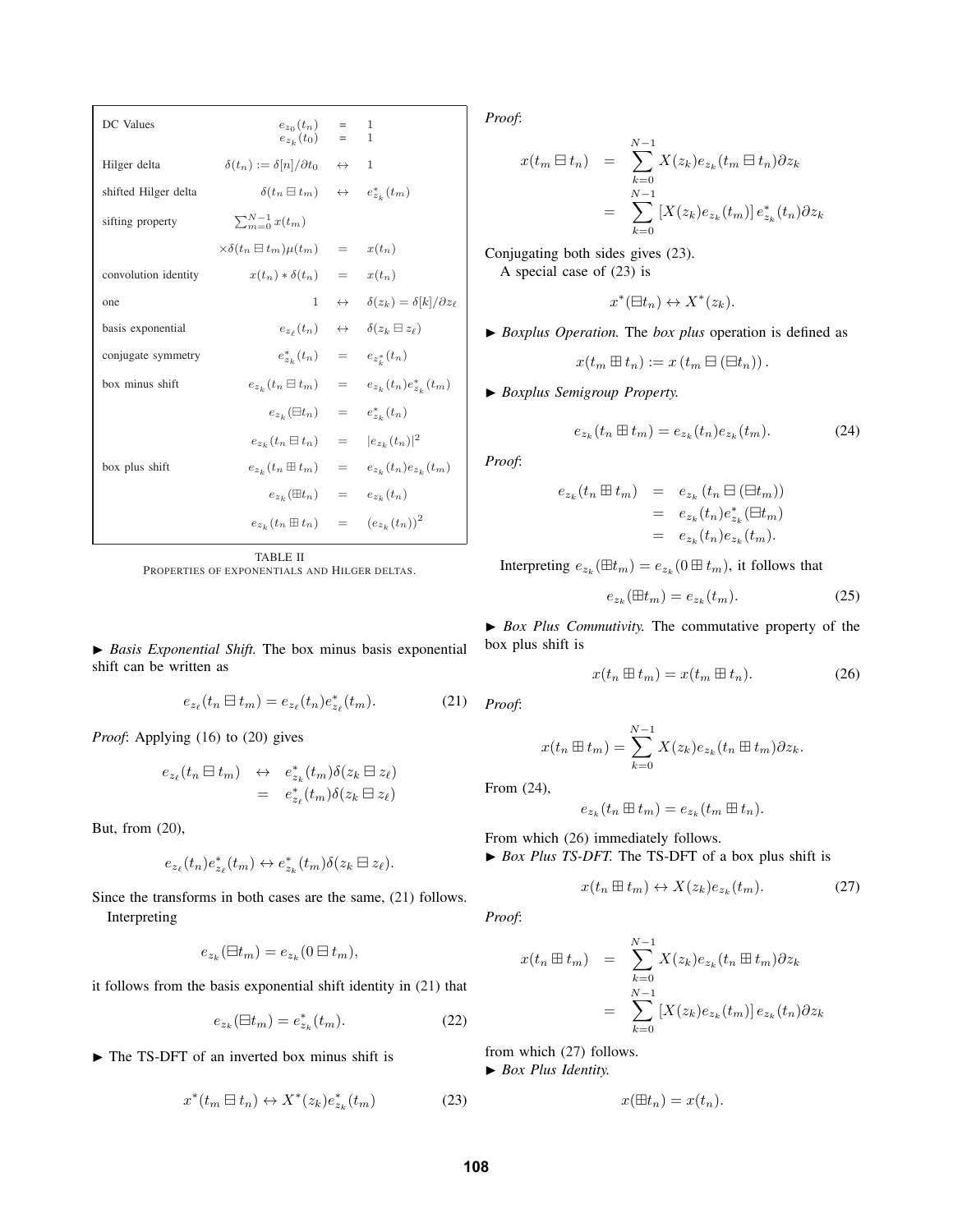*Proof*: Using (25),

$$
x(\boxplus t_n) = \sum_{k=0}^{N-1} X(z_k) e_{z_k} (\boxplus t_n) \partial z_k
$$
  
= 
$$
\sum_{k=0}^{N-1} X(z_k) e_{z_k}(t_n) \partial z_k = x(t_n).
$$

# V. TIME SCALE CONVOLUTION AND CORRELATION

▶ *Discrete time scale convolution* between two functions is defined as

$$
x(t_n) * h(t_n) := \sum_{m=0}^{N-1} x(t_m)h(t_n \boxminus t_m) \partial t_m.
$$
 (28)

▶ *The TS-DFT of a convolution* is the product of the transforms.

$$
x(t_n) * h(t_n) \leftrightarrow X(z_k)H(z_k). \tag{29}
$$

*Proof*: Let  $y = x * h$ . Then

$$
Y(z_k) = \sum_{n=0}^{N-1} y(t_n) e_{z_k}^*(t_n) \partial t_n
$$
  
\n
$$
= \sum_{n=0}^{N-1} \left[ \sum_{m=0}^{N-1} x(t_m) h(t_n \boxminus t_m) \partial t_m \right] e_{z_k}^*(t_n) \partial t_n
$$
  
\n
$$
= \sum_{m=0}^{N-1} x(t_m) \left[ \sum_{n=0}^{N-1} h(t_n \boxminus t_m) e_{z_k}^*(t_n) \partial t_n \right] \partial t_m
$$
  
\n
$$
= \sum_{m=0}^{N-1} x(t_m) \left[ H(z_k) e_{z_k}^*(t_m) \right] \partial t_m
$$
  
\n
$$
= \left[ \sum_{m=0}^{N-1} x(t_m) e_{z_k}^*(t_m) \partial t_m \right] H(z_k) = X(z_k) H(z_k).
$$

- ▶ *Discrete time scale convolution* is
	- <sup>∙</sup> commutative

$$
x * h = h * x,
$$

<sup>∙</sup> associative

$$
g * (h * x) = (g * h) * x,
$$

<sup>∙</sup> and distributive over addition

$$
x \ast (g+h) = x \ast g + x \ast h.
$$

*Proof*: The proof follows immediately from the TS-DFT of a convolution in (29).

▶ *Discrete time scale correlation* between two functions is defined as

$$
x(t_n) \star h(t_n) := \sum_{m=0}^{N-1} x^*(t_m) h(t_n \boxplus t_m) \partial t_m.
$$
 (30)

▶ *Transformation of Correlation.*

$$
x(t_n) \star h(t_n) \leftrightarrow X^*(z_k)H(z_k). \tag{31}
$$

*Proof*:

$$
x(t_n) \star h(t_n) = \sum_{m=0}^{N-1} x^*(t_m)h(t_n \boxplus t_m) \partial t_m
$$
  
\n
$$
\leftrightarrow \sum_{n=0}^{N-1} \left[ \sum_{m=0}^{N-1} x^*(t_m)h(t_n \boxplus t_m) \partial t_m \right]
$$
  
\n
$$
\times e_{z_k}^*(t_n) \partial t_n
$$
  
\n
$$
= \sum_{m=0}^{N-1} x^*(t_m)
$$
  
\n
$$
\times \left[ \sum_{n=0}^{N-1} h(t_n \boxplus t_m) e_{z_k}^*(t_n) \partial t_n \right] \partial t_m
$$
  
\n
$$
= \sum_{m=0}^{N-1} x^*(t_m) \left[ H(z_k) e_{z_k}(t_m) \right] \partial t_m
$$
  
\n
$$
= H(z_k) \left[ \sum_{m=0}^{N-1} x(t_m) e_{z_k}^*(t_m) \partial t_m \right]^*
$$
(32)

from which (31) immediately follows.

 $\blacktriangleright$  An alternate expression for correlation in (30) is

$$
x(t_n) \star h(t_n) := \sum_{m=0}^{N-1} x^*(t_m \boxminus t_n) h(t_m) \partial t_m.
$$
 (33)

*Proof*: Using the power theorem

$$
\sum_{m=0}^{N-1} x^*(t_n \boxminus t_m) h(t_n) \partial t_n
$$
  
= 
$$
\sum_{k=0}^{N-1} \left[ X(z_k) e^*_{z_k}(t_n) \right]^* H(z_k) \partial z_k
$$
  
= 
$$
\sum_{k=0}^{N-1} \left[ X^*(z_k) H(z_k) \right] e_{z_k}(t_n) \partial z_k
$$

which is the same result as (31).

- ▶ *Correlation obeys the following laws.*
	- 1) *Reversal.* If  $y = x * h$ , and  $\lambda = h * x$ , then

$$
\lambda(t_n) = y^*(\boxminus t_n).
$$

2) Order

$$
g \star (h \star x) = h \star (g \star x)
$$
  
=  $(h * g) \star x$ .

3) Distributive over addition

$$
x \star (g + h) = x \star g + x \star h.
$$

*Proof*:

1) Let 
$$
y(t_n) = x(t_n) \star h(t_n)
$$
. Then  
\n
$$
y(t_n) = \sum_{k=0}^{N-1} X(z_k) H^*(z_k) e_{z_k}(t_n) \partial z_k,
$$